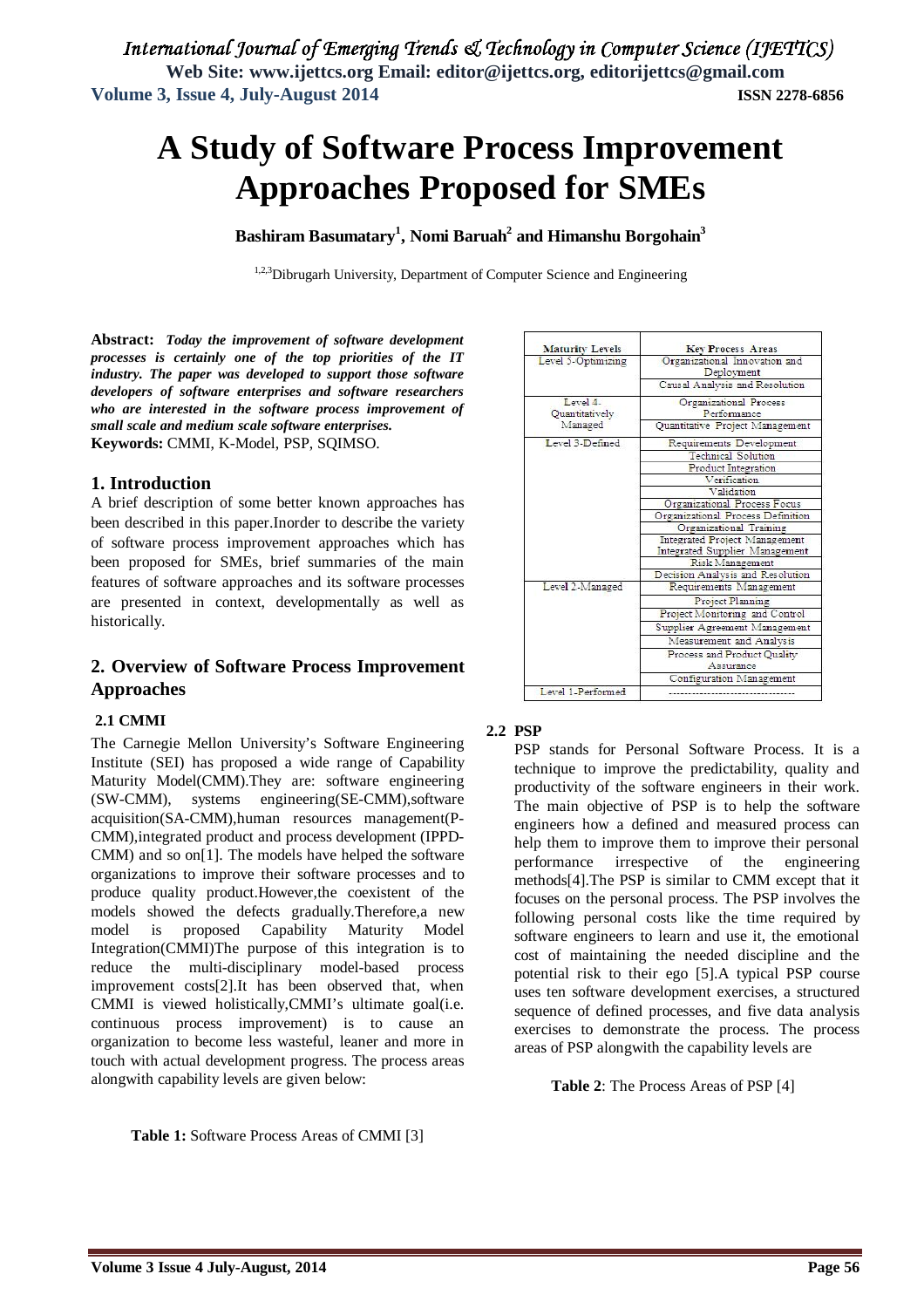# International Journal of Emerging Trends & Technology in Computer Science (IJETTCS) **Web Site: www.ijettcs.org Email: editor@ijettcs.org, editorijettcs@gmail.com Volume 3, Issue 4, July-August 2014 ISSN 2278-6856**

| <b>Maturity Levels</b> | <b>Key Process Areas</b>                   |
|------------------------|--------------------------------------------|
| Level 5-Optimizing     | Process Change<br>Management               |
|                        | Technology Change<br>Management            |
|                        | Defect Prevention                          |
| Level 4-Managed        | Quality Management                         |
|                        | Quantitative Process<br>Management         |
| Level 3-Defined        | Peer Reviews                               |
|                        | Software Product<br>Engineering            |
|                        | Integrated Software<br>Management          |
|                        | Software Process<br>Definition             |
|                        | Software Process Focus                     |
| Level 2-Repeatable     | Software Project Tracking<br>and Oversight |
|                        | Software Project Planning                  |
| Level 1-Initial        |                                            |

# **2.3 BOOTSTRAP**

BOOTSTRAP is a European Software Process Assessment and Improvement Methodology which was initially developed in an ESPRIT project starting from lean and kaizen philosophy. The first version of BOOTSTRAP methodology(version 1.0) was developed in the BOOTSTRAP project taking the CMM(version 1.0) as the basic reference(capability and maturity levels and process definitions) and extending it with the features of ISO 9000 quality standards and the European Space Agency lifecycle model [6].Unlike the CMM,BOOTSTRAP does not assume strict adherence to a distinct key practice model and allows the use of alternative approaches[7].The main characteristics of the method are the reference framework, the assessment procedure, the structure of questionnaires, and the rating and scoring mechanisms employed [8].

**Table 3**: Process Areas in BOOTSTRAP Architecture [6]

| Process Category |                                                     | Process Areas                             |
|------------------|-----------------------------------------------------|-------------------------------------------|
| Organization     |                                                     | Management Practices                      |
|                  |                                                     | <b>Ouality Management</b>                 |
|                  | Resource Management                                 |                                           |
| Methodology      | Product<br>Engmeering                               | Requirements<br>Analysis                  |
|                  |                                                     | Definition                                |
|                  |                                                     | Detailed Design<br>and<br>Implementation  |
|                  |                                                     | Testing and<br>Integration                |
|                  |                                                     | Acceptance &<br>Transfer                  |
|                  |                                                     | Operational<br>Support and<br>Maintenance |
|                  | <b>Process</b><br>Engineering                       | Process<br>Description                    |
|                  |                                                     | Process Control                           |
|                  |                                                     | Process<br>Measurement                    |
|                  | Life Cycle<br>Independent<br>(Support)<br>Functions | Project<br>Management                     |
|                  |                                                     | Quality<br>Assurance                      |
|                  |                                                     | Risk<br>Management                        |
| Technology       |                                                     | Technology Management                     |
|                  | Product Engineering Technology                      |                                           |

# **2.4 SQIMSO**

SQIMSO stands for Software Quality Model for Small Organizations. The SQIMSO is motivated by three main critical issues.First, every improvement program should be wide enough to include three main factors which are process quality, product quality and human resources management.Second, any process quality model should answer the question "How to do?" . Third, any suggested quality model should be practical enough to be implemented by small software organizations for saving costs and time without decreasing the quality turnover level [9].

| Process Category  | <b>Process Title</b>                    |
|-------------------|-----------------------------------------|
| Customer-Supplier | Acquisition                             |
|                   | Supplier Selection                      |
|                   | Requirement Elicitation                 |
| Engineering       | Requirement Analysis &<br>Specification |
|                   | Software Planning                       |
|                   | Software Design                         |
|                   | Software Implementation                 |
|                   | Software Testing and<br>Integration     |
|                   | Software Maintenance                    |
| Support           | Documentation                           |
|                   | Configuration Management                |
|                   | <b>Ouality Assurance</b>                |
|                   | <b>Joint Review</b>                     |
|                   | Method Selection                        |
| Management        | Project Management                      |
|                   | Improvement Program                     |
|                   | Human Resources<br>Management           |

# **Table 4**: SQIMSO Model Process Structure [9]

# **2.5 K-Model**

The certification level of K-model is categorized into three levels. They are Initial level (level 1), Good level (level 2) and Very good level (level 3)[10].The certification level is differently applied to valuation factors. Each certification degree acts as an indicator representing the degree of activity capability level related with software development project performance. The initial level is the necessary level of improving the process capability in the situation of the performance level of special project, or quality cost, the appointed date of delivery. In the good level, the process is the capability level to successfully perform the project. In the very good level, the performance of the project is of consistent quality level [10].

| Table 5: K-Model Processes (Good Level) [10] |  |
|----------------------------------------------|--|
|----------------------------------------------|--|

| Group              | <b>Assessment Process</b> |
|--------------------|---------------------------|
| Project Management | <b>Project Planning</b>   |
|                    | Project Control           |
|                    | Partnership Management    |
| Develop            | Requirement Management    |
|                    | Analysis                  |
|                    | Design                    |
|                    | Implementation            |
|                    | Test                      |
| Support            | Quality Assurance         |
|                    | Configuration Management  |
|                    | Measurement and Analysis  |

#### **2.6. MPS Model**

The MPS model was proposed to improve the quality of Brazilian software processes and products through the development and dissemination of Brazilian software